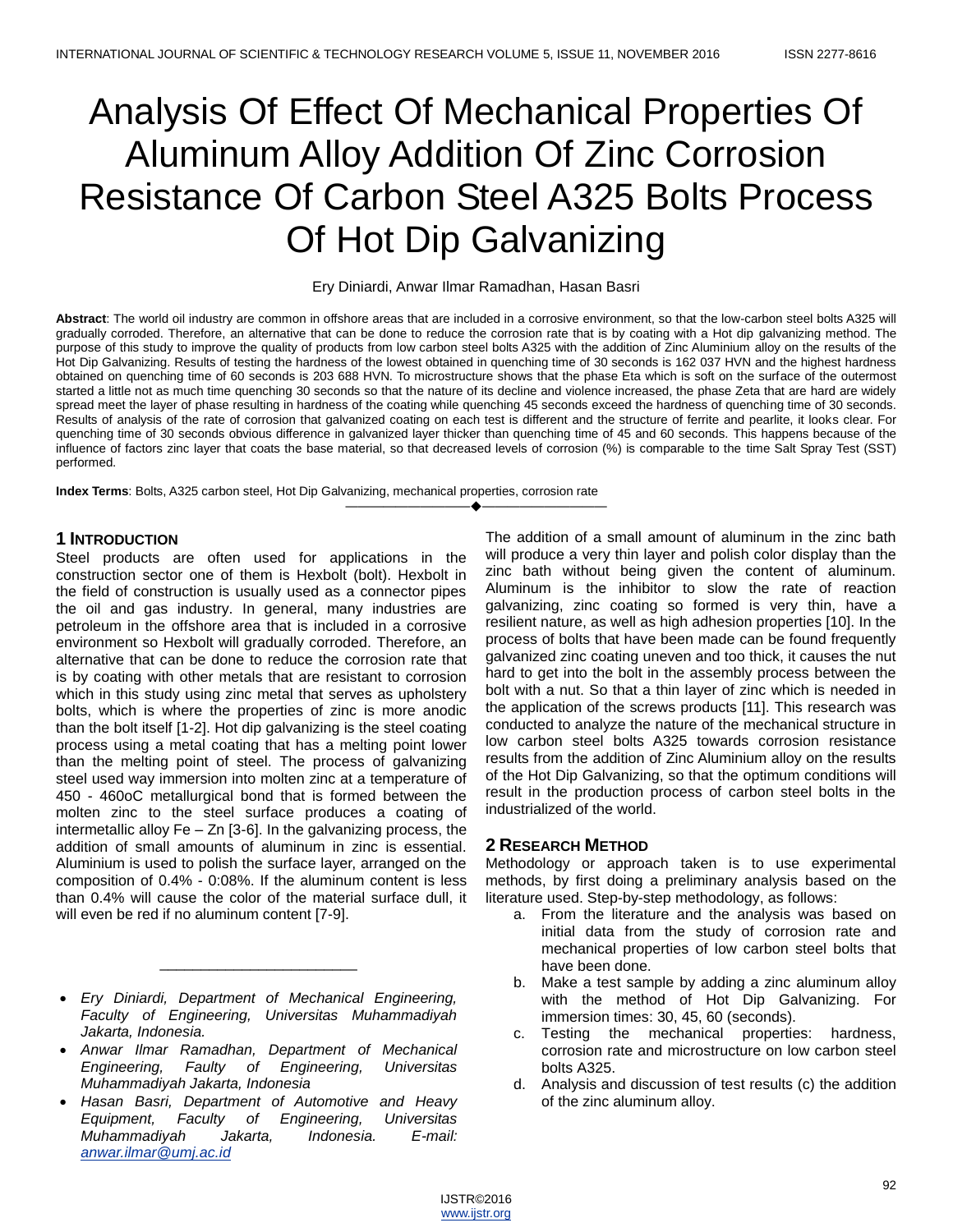## **3 RESULTS AND DISCUSSION**

#### **Testing of chemical composition**

The test aims to determine the composition of the levels (percentage) for each element of the formation of a metal both ferrous and non ferrous metals, the sample used in this test as shown in Figure 1.





Chemical composition testing is done in PT Bukit Baja Nusantara in Jababeka area 1 using the test sample as shown in Table 1.

*Table 1. Results of chemical composition testing*

| Element       | Chemical Composition (%) |  |
|---------------|--------------------------|--|
| Carbon (C)    | 0.45                     |  |
| Mangane (Mn)  | 0.72                     |  |
| Phosphor (P)  | 0.009                    |  |
| Sulfur (S)    | 0.008                    |  |
| Silicate (Si) | 0.23                     |  |

Properties of carbon steel depends on the carbon content therefore carbon steels are grouped according to their carbon content. Steel with a carbon content of less than 0.3% socalled low-carbon steel, steel with carbon content (0.3 - 0.7)% called medium carbon steel, and steel with carbon content (0.7 – 0.15) % called high-carbon steel. The test results indicate that the composition of the material used in this study, including the classification of medium carbon steel, because it contains the elements carbon (0.3 - 0.7) %.

#### **Hardness testing**

Hardness testing is intended to determine and compare the three specimens bolt A325 with different quenching time - the difference between 30 seconds, 45 seconds and 60 seconds so that it can be seen the value of its hardness. Of the three specimens bolt A325 testing done eight points each specimen of the bolt. With a load of 50 Kgf, and the angle of  $120^\circ$ diamond indentation, hardness values obtained for each specimen in Figure 2.



*Figure 2. Graph of the relationship between the hardness (HVN) to the position of the indentation hardness testing*

Figure 2 above shows the pattern of hardness (HVN) on the test results by using each time a different quenching have a similar value. For the time quenching 30 seconds on the position of the indentation beginning at point 1 to the position 10 increased gradually, then get the results of coating hardness average - average of 162 037 HVN, ditto for the time quenching 45 seconds results obtained coating hardness average - average of 172 845 HVN and the quenching time of 60 seconds is obtained coating hardness average - average of 203 688 HVN. Violence is the lowest obtained in quenching time of 30 seconds is 162 037 HVN and the highest hardness obtained on quenching time of 60 seconds is 203 688 HVN. The longer it can be concluded quenching the harder coating also produced, this is because more and more movement and diffusion of Zn atoms to form a coating layer on the surface of the work piece, so that the layers are stuck getting thicker. The thicker the layer results in more phases formed Zeta and Gamma, Zeta and Gamma phases known to have the properties that hard so that the thicker layer of the harder layer bolts.

#### **Corrosion testing**

Corrosion testing is intended to determine and compare the three specimens bolt A325 with different quenching time - the difference between 30 seconds, 45 seconds and 60 seconds so that it can be seen the value of its corrosion. The three bolts A325 of specimen testing done by means of spray chamber with a solution of NaCl. Values of corrosion on each specimen can be seen in Table 2 below:

| <b>Table 2.</b> Results of corrosion testing for 72 hours for |
|---------------------------------------------------------------|
| quenching time 30, 45 and 60 seconds                          |

| No | Quenching Time | <b>Corrosion Rate</b> | <b>Failed Rating</b> |
|----|----------------|-----------------------|----------------------|
|    | (Second)       | (%)                   | Number Area          |
|    | 30             | 98                    |                      |
|    | 15             | מר                    |                      |
|    | ۲G             | 88                    |                      |

Furthermore, it can be seen images microstructure of the corrosion test results so visible difference from before and after corrosion testing for 72 hours, such Figure 3 - 5 as follows:

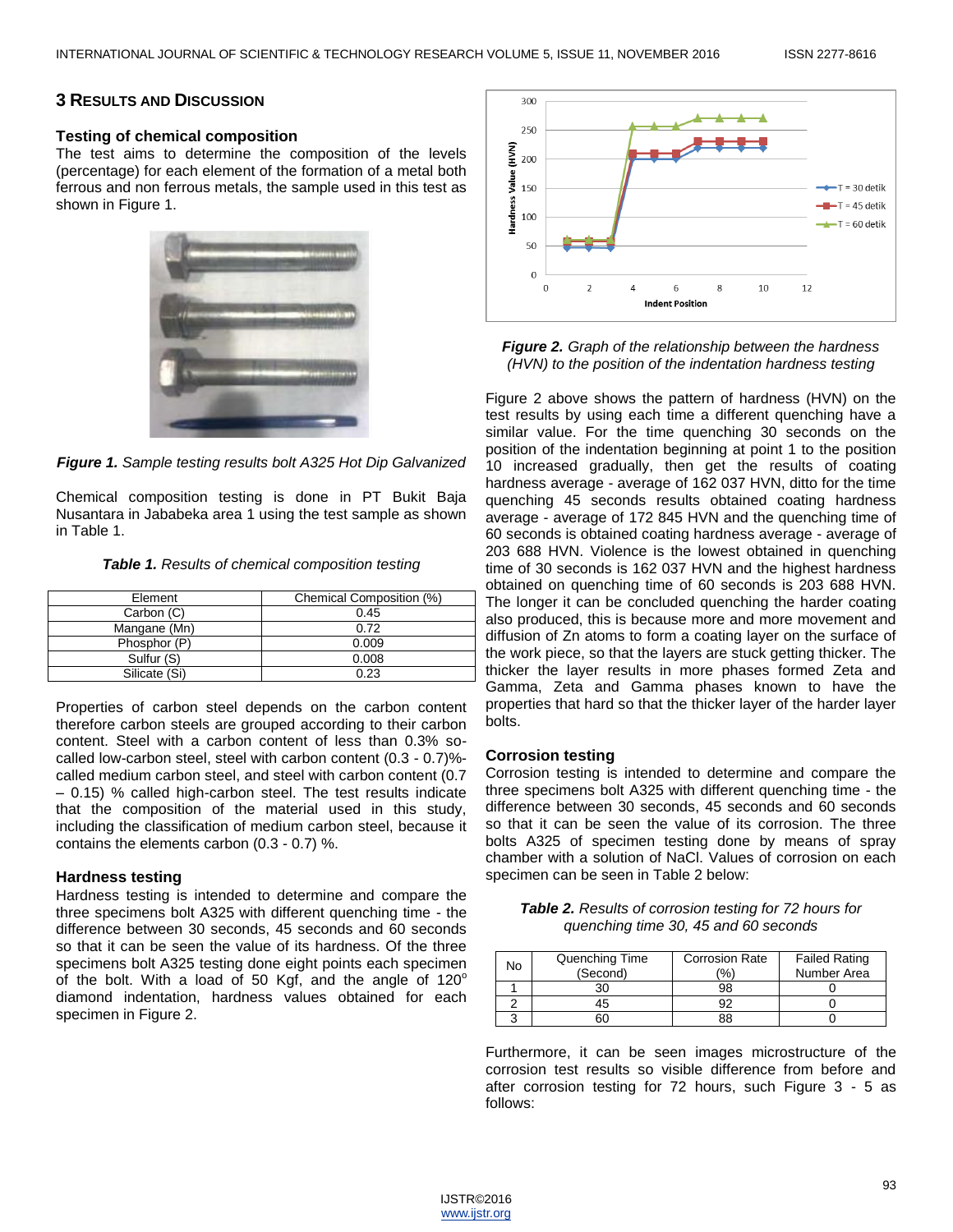

*Figure 3. Structure Micro corrosion test results for quenching time of 30 seconds for 72 hours*



*Figure 4. Structure Micro corrosion test results for quenching time of 45 seconds for 72 hours*



*Figure 5. Structure Micro corrosion test results for quenching time of 60 seconds for 72 hours*

Figure 3 -5 show that galvanized coating on each test is different and the structure of ferrite and pearlite, it looks clear. For quenching time of 30 seconds obvious difference in galvanized layer thicker than quenching time of 45 and 60 seconds. This happens because of the influence of factors zinc layer that coats the base material, so that decreased levels of corrosion (%) is comparable to the time Salt Spray Test (SST) performed.

## **4 CONCLUSION**

### **The results provide the following conclusions:**

- 1. Violence lowest quenching obtained at the time of 30 seconds is 162 037 HVN and the highest hardness obtained on quenching time of 60 seconds is 203 688 HVN. The longer it can be concluded quenching the harder coating also produced, this is because more and more movement and diffusion of Zn atoms to form a coating layer on the surface of the work piece, so that the layers are stuck getting thicker. The thicker the layer results in more phases formed Zeta and Gamma, Zeta and Gamma phases known to have the properties that hard so that the thicker layer of the harder layer bolts.
- 2. The results of the microstructure showed that Eta phase which is soft which is in the outermost surface of the start bit as much as quenching time of 30 seconds so that the nature of its decline and violence increased, Zeta phase which are hard are widely spread many meet-phase layer, resulting in violence layer quenching time of 45 seconds exceeded violence quenching time of 30 seconds. Violence galvanized coating produced an average of 172 845 HVN.
- 3. Analysis of the rate of corrosion that galvanized coating on each test is different and the structure of ferrite and pearlite, it looks clear. For quenching time of 30 seconds obvious difference in galvanized layer thicker than quenching time of 45 and 60 seconds. This happens because of the influence of factors zinc layer that coats the base material, so that decreased levels of corrosion (%) is comparable to the time Salt Spray Test (SST) performed.

# **ACKNOWLEDMENT**

The authors would like to thank for PAKARTI (Center for Afiliate, Study and Research Technology) Faculty of Engineering, Universitas Muhammadiyah Jakarta, which has provided research grants to develop the research institutions in 2016.

## **REFERENCES**

- [1] Hajati, N.L., et al, 2006, Study Effect of Layer Coating Thickness On Corrosion Rate of Concrete, Media Teknik Sipil, pp. 75-81.
- [2] American Galvanizer Association. 2000. Zinc Coating. (Online) Available at http:// www.migas-indonesia.com
- [3] Indarto, D., 2009, Effect of Hold Time Hot Dipping Process Toward Low Carbon Steel Coating Thickness, Tensile Strength and Price Impact With Aluminum Coating Material, Final Project Undergraduate, Universitas Muhammadiyah **Surakarta**
- [4] ASM International. 1992. ASM Metals Handbook Vol. 03: Alloy Phase Diagrams. United States: ASM International Handbook Committee.
- [5] ASM International. 1994. ASM Metal Handbook vol.05: Surface Engineering. United States: ASM International Handbook Committee.